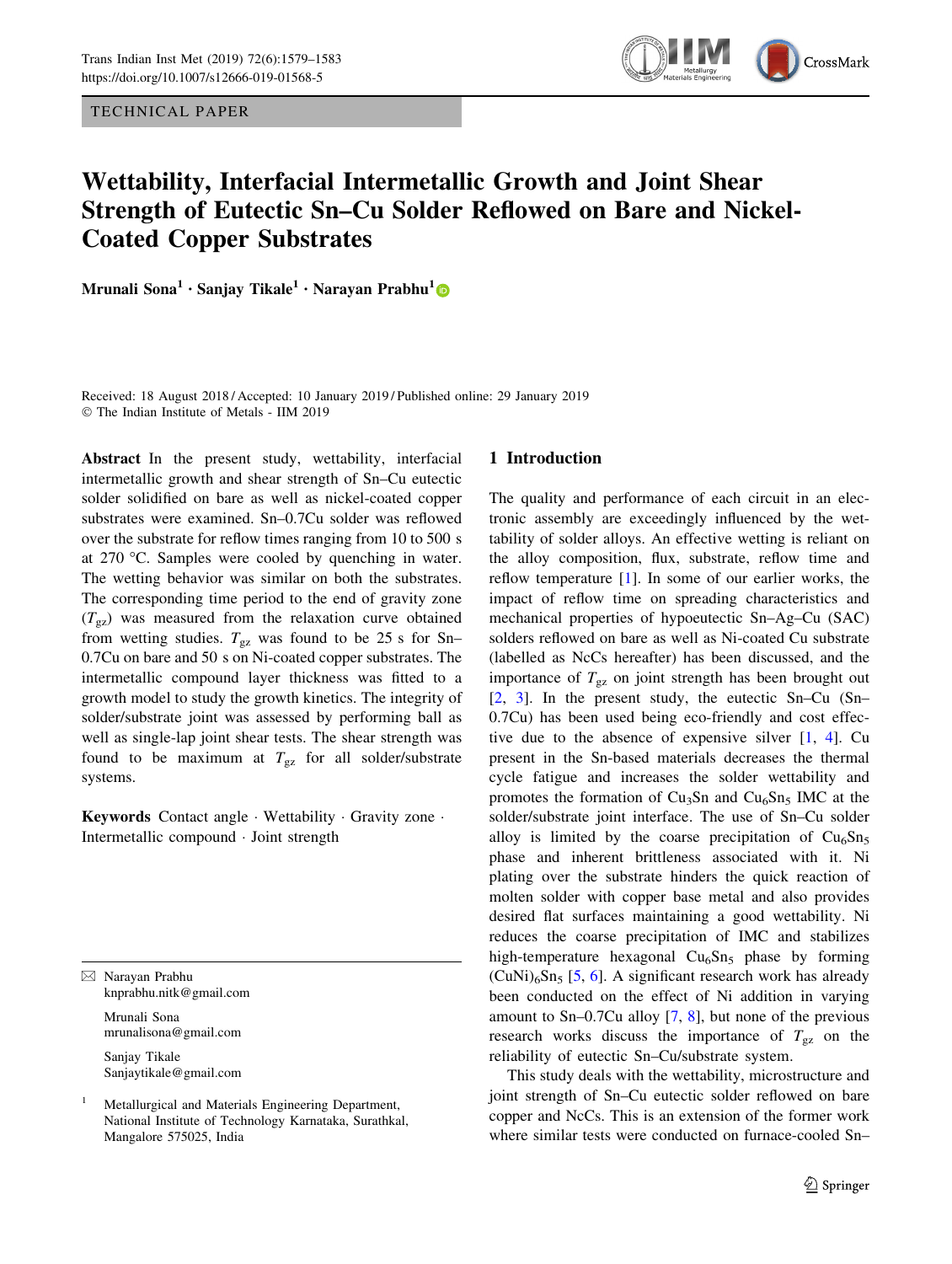0.7Cu/Cu samples [[9\]](#page-4-0). In the current work, quench cooling method was adopted as it could arrest the microstructure at desired reflow time and the mechanical properties were assessed. Lap joint test was conducted in addition to ball shear test, as it replicated the state of joint failure in electronic components.

## 2 Experimental Details

Spherical balls (0.080 g) of commercial Sn–0.7Cu solder alloy (Multicore Manufacturers, UK) were prepared using a solder station. Cu substrates of dimension  $\phi$ 12 mm X 8 mm were polished to the smooth surface finish. NcCs were prepared by electroplating a layer of Ni  $(15 \mu m)$ thickness) on the Cu substrate. The surface roughness (arithmetic mean roughness,  $R_a$ ) of substrate was assessed with the help of Form Talysurf 50 surface profilometer. Both Cu and NcCs showed the  $R_a$  values of  $0.01 \pm 0.006$  µm and  $0.04 \pm 0.008$  µm, respectively. Wetting behavior was investigated using dynamic contact angle analyzer. After covering the substrate surface with the flux, the solder ball/Cu substrate assembly was placed inside the heating chamber of the analyzer. A reflow temperature of 270  $\degree$ C was maintained inside the chamber throughout the experiment. Samples were then cooled by quenching in water. The solidified solder/substrate sample was sectioned, polished and etched with 5% nital solution and analyzed under scanning electron microscope (SEM). The different phases observed in the microstructure were characterized using energy dispersive spectroscopy (EDS). The joint shear test for reflowed solder sessile droplets was performed using the solder bond shear tester (Nordson DAGE 4000Plus). Shear height and speed of the tool were fixed at 1  $\mu$ m and 200  $\mu$ m/s, respectively. Fractured surfaces obtained from the ball joint test were observed under SEM for the failure mode analysis.

The single-lap-solder joint was designed as per GB/ T151n-94. Bare  $(R_a \t 0.03 \pm 0.008 \text{ µm})$  and Ni-electroplated copper plates ( $R_a$  0.04  $\pm$  0.007 µm) of dimension 50 mm  $\times$  6 mm  $\times$  1 mm were used for the preparation of test specimens. The thickness of Ni coating was about 15 µm on bare copper substrate. Sn–0.7Cu alloy plate of dimension 5 mm  $\times$  5 mm  $\times$  0.5 mm was sandwiched between the isometallic plates and reflowed in a tubular furnace sustained at 270 °C. The substrate/Sn-0.7Cu/substrate system was cooled by quenching in water after the completion of reflow time. Pull test of single-lap-shear joint samples was performed under Instron 5967 tensile tester at a strain rate of  $0.2 \times 10^{-3}$  s<sup>-1</sup> at room temperature. Fractured surfaces were evaluated under SEM for the failure mode analysis.

### 3 Results and Discussion

# 3.1 Wettability of Eutectic Sn–Cu Solder on Bare and Ni-Coated Copper Substrate

Relaxation curves obtained from the spreading analysis of eutectic Sn–Cu on bare as well as NcCs are shown in Fig. [1](#page-2-0). In Fig. [1](#page-2-0), three regimes, capillary (non-reactive), gravity (reactive) and viscous zones, are observed during spreading of molten solder over the substrate. Regimes are recognized by the rate of change of contact angle  $(\theta)$  with respect to reflow time (s). Relaxation rates in capillary, gravity and viscous zones of Sn–0.7Cu/Cu systems are  $2.71 \pm 0.81\%$ ,  $3.7 \pm 0.2\%$  and  $0.01 \pm 0.005\%$ , respectively. Similarly, for Sn–0.7Cu/NcCs system, they are  $0.98 \pm 0.57^{\circ}/s$ ,  $2.15 \pm 0.35^{\circ}/s$  and  $0.02 \pm 0.003^{\circ}/s$ , respectively, in the corresponding zones. Relaxation rates are 63% and 41% lower in the capillary and gravity zones for Sn–0.7Cu/NcCs system when compared with Sn– 0.7Cu/Cu system. This confirms the action of Ni as a diffusion barrier for the metallurgical reaction at the interface. Comparing the results with previous work, it can be observed that SAC alloys have taken about 37% and 43–50% more time to accomplish gravity zone on bare and NcCs, respectively. The presence of Ag in SAC alloys has reduced the relaxation rate. As the solder/substrate interface gets reactively bonded in the gravity zone, the relaxation rate decreases to a greater extent in the viscous region. The solder/substrate systems are once again prepared by reflowing for average times beyond the end of gravity zone.  $T_{gz}$  for eutectic Sn–Cu solidified on bare Cu and NcCs are found to be 25 s and 50 s, respectively. The contact angle,  $\theta_{gz}$  at  $T_{gz}$  obtained for Sn–0.7Cu on bare Cu and NcCs, are 35.24° and 33.53°, respectively. Sn-0.7Cu shows good and comparable wetting on both type of substrates. Ni does not affect the wettability by reducing the relaxation rate. However, SAC solders have shown slightly lower wettability when compared with Sn–0.7Cu solders at  $T_{\rm gz}$  on Ni-coated copper substrate [\[2,](#page-4-0) [3\]](#page-4-0). The presence of Ag hinders the wettability and also spreading rate of solder on the substrate.

#### 3.2 Solder Joint Interfacial Microstructure

Joint interfacial microstructure for eutectic Sn–Cu on bare copper and NcCs systems is represented by SEM micrographs in Figs. [2](#page-2-0) and [3,](#page-3-0) respectively. EDS analysis confirms the formation of  $Cu<sub>6</sub>Sn<sub>5</sub>$  at the Sn–0.7Cu/Cu interface and  $(CuNi)_{6}Sn_{5}$  at the Sn–0.7Cu/NcCs interface, respectively, as the major IMC layer. Initial morphology of  $Cu<sub>6</sub>Sn<sub>5</sub>$  IMC at the interface is observed as a rounded scallop. The rise in reflow time above 100 s results in the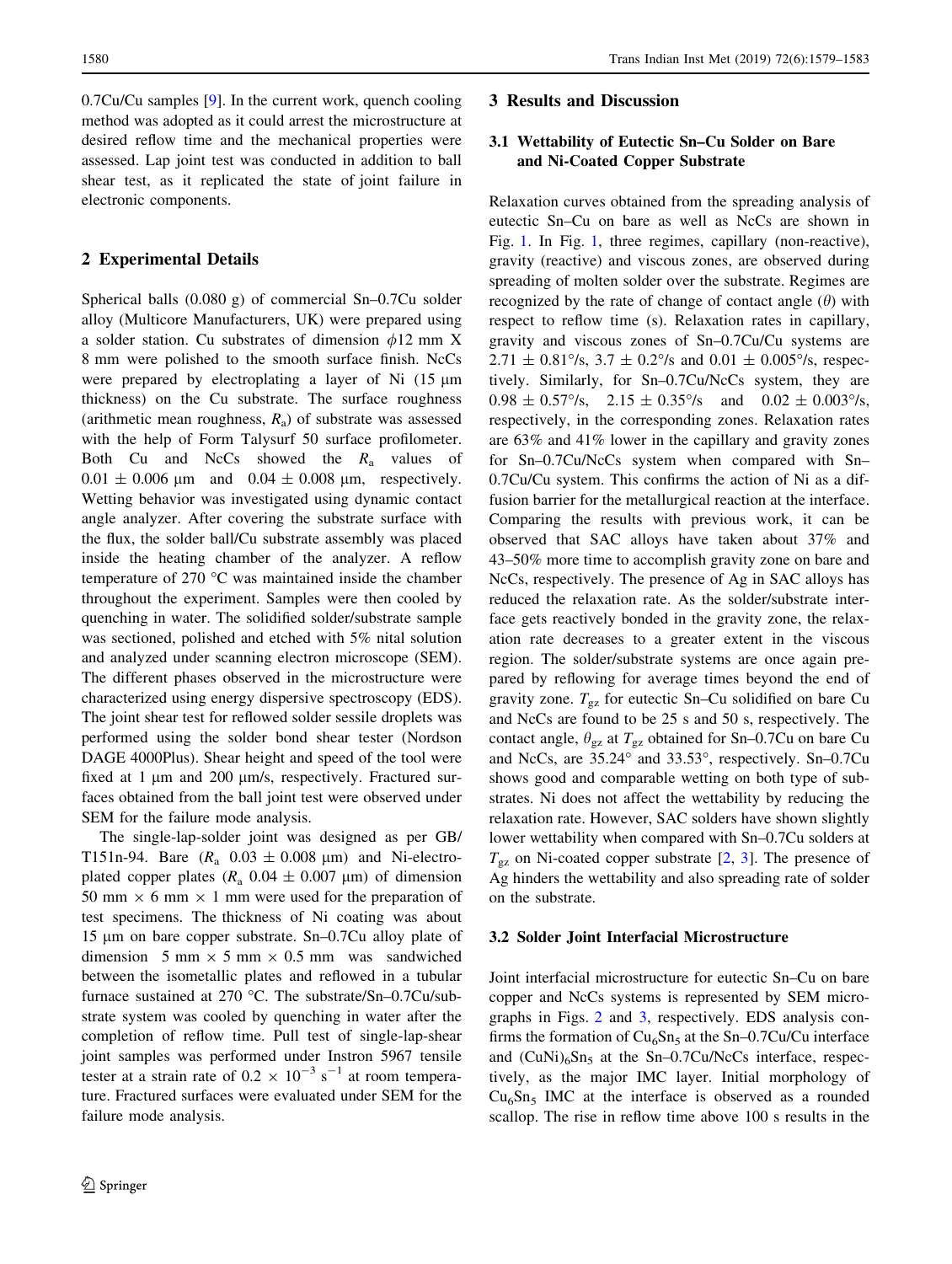<span id="page-2-0"></span>

Fig. 1 Relaxation behavior of eutectic Sn–Cu reflowed on a bare Cu and b NcCs at 270 °C for varying reflow time



Fig. 2 SEM images of the interface of reflowed eutectic Sn–Cu/Cu system for a 10 s, b 25 s, c 100 s and d 500 s

transformation of round morphology to elongated scallop shape. SAC alloys have shown similar microstructures with an additional Ag<sub>3</sub>Sn IMC in the bulk matrix  $[2, 3]$  $[2, 3]$  $[2, 3]$  $[2, 3]$ . The interfacial IMC thickness is comparable for Sn–0.7Cu and SAC solders. Two reaction products,  $(CuNi)_{6}Sn_{5}$  and  $(CuNi)_{3}Sn_{4}$ , have been identified by EDS analysis at the Sn–0.7Cu/NcCs interface. The formation of  $(CuNi)_{3}Sn_{4}$ layer underneath  $(CuNi)<sub>6</sub>Sn<sub>5</sub>$  is detected in the samples reflowed above 300 s with the thickness very small to be measured. Thickness of  $(CuNi)_{6}Sn_{5}$  IMC increases with an increase in reflow time. The thickness of IMC layer at the solder/Ni-coated Cu interface is found to be lower than that of solder/bare-Cu interface. This clearly shows that the Ni layer hinders the rapid diffusion of the copper atoms from the substrate to the solder. The effect is more prominent at higher reflow time. A reduction of 4.3% and 15% in IMC thickness are observed on NcCs when compared to bare copper substrate for a reflow time of 10 s and  $T_{gz}$ , respectively. Samples reflowed up to 300 s show about 30% reduction and about 41% reduction for 500 s in IMC thickness growth on NcCs when compared to bare copper.

The acquired IMC thickness data are fitted to the growth model given by Eq. 1 to understand the rate-controlling process in interfacial IMC growth.

$$
y = kt^n \tag{1}
$$

Here,  $y$  represents the thickness of IMC layer,  $k$  stands for growth constant,  $t$  represents the reflow time and  $n$  is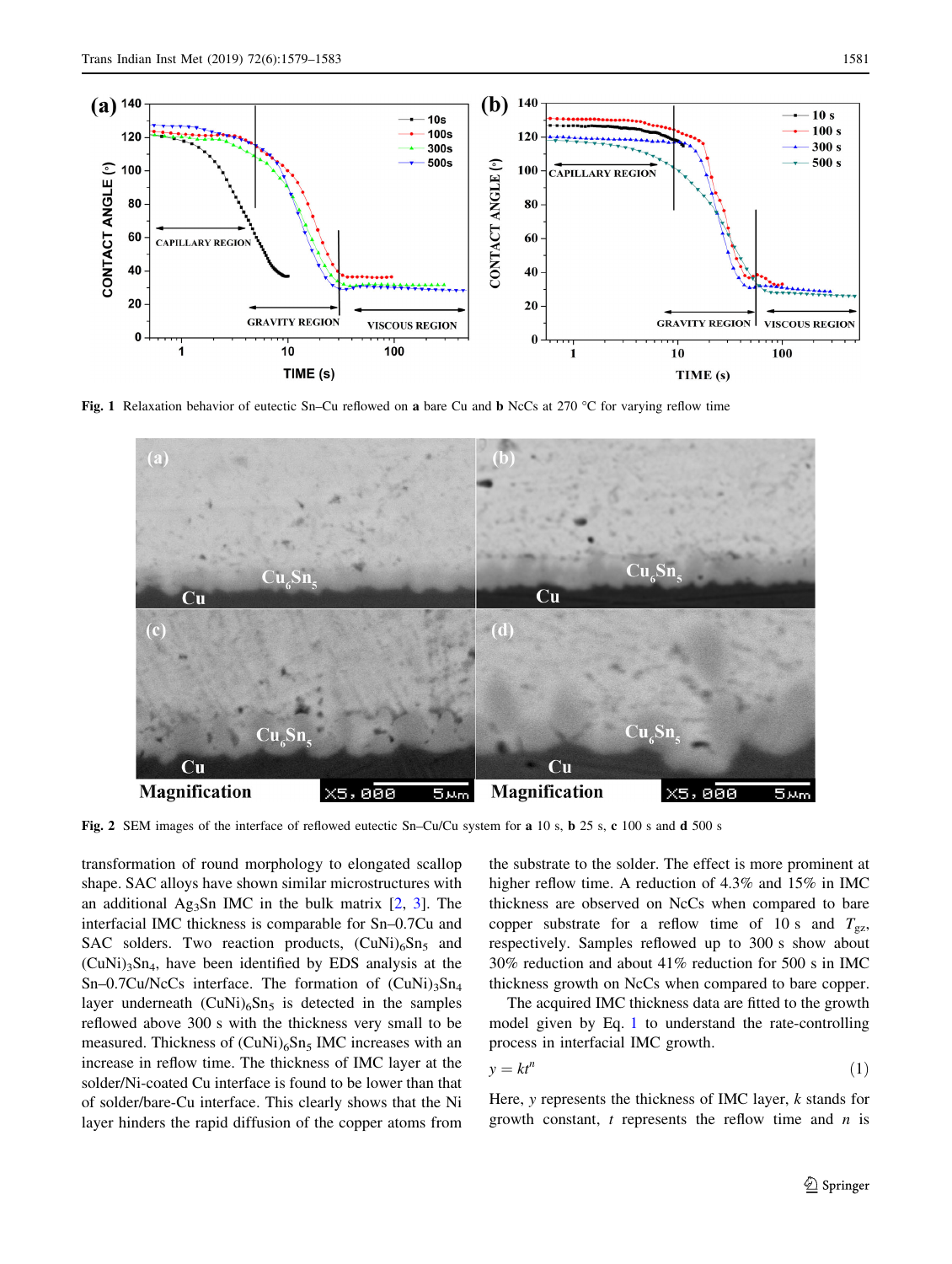<span id="page-3-0"></span>

Fig. 3 SEM images of the interface of reflowed eutectic Sn–Cu/NcCs system for a 10 s, b 50 s, c 100 s and d 500 s

growth exponent. It is understood that grain boundary diffusion dominates the IMC growth process till the growth rate  $(n)$  is equal to  $1/3$  and volume diffusion takes over the growth process when *n* is equal to  $1/2$  [\[10](#page-4-0)]. The thickness values obtained are fitted to the growth model given by equation [[1\]](#page-4-0). The IMC thickness versus reflow time data for eutectic Sn–Cu/Cu system results in  $n = 0.34$  with a  $R^2$ value of 0.94 and for eutectic Sn–Cu/NcCs system,  $n = 0.23$  with  $R^2$  value of 0.91. The fitting curve clearly confirms that the grain boundary diffusion is the prime rate-controlling process for the growth of IMC layer in both the systems.

# 3.3 Shear Strength of Sn–Cu Eutectic Solder Reflowed on Bare and NcCs

Effects of reflow time and interfacial IMC growth on bond strength have been investigated by performing the shear test on reflowed solder ball specimen. The shear energy values calculated from the test are tabulated in Table 1. Sn–0.7Cu/Cu system reflowed for 25 s  $(T_{gz})$  exhibits maximum bond strength. Samples reflowed above 25 s show a decrease in joint strength. These results validate the observations represented in our previous work on SAC alloys. SAC alloys has shown higher joint strength than eutectic Sn–Cu. The presence of Ag3Sn IMC particles in the bulk matrix is the prime reason for improved joint strength of SAC alloys [\[2](#page-4-0)]. A reflow time of 50 s results in maximum joint strength for Sn–0.7Cu/NcCs system, where 50 s happens to be the approximate  $T_{\rm gz}$  value for the same system. Solder reflowed beyond  $T_{gz}$  results in lower shear strength. The fracture analysis of sheared samples indicate ductile failure mode.

# 3.4 Lap Joint Shear Strength of Cu/Sn–0.7Cu/Cu and Ni-Coated Cu/Sn–0.7Cu/Ni-Coated Cu System

Single-lap-shear joint pull test is performed on samples reflowed for 10 s,  $T_{gz}$  and 100 s. The solder joint shear strength under different reflow times is tabulated in Table [2](#page-4-0). Both the systems show maximum shear strength at  $T_{\rm{gz}}$ . The eutectic Sn–Cu on bare copper shows decrease in shear strength of about 18% compared to Sn–0.3Ag–0.7Cu alloy [[3\]](#page-4-0) and that of 34% for Sn–2.5Ag–0.5Cu alloy [[2\]](#page-4-0) reflowed for  $T_{\text{gz}}$  on bare copper. However, SAC alloys show comparable results with Sn–0.7Cu alloy when reflowed over Ni-coated copper substrate. Fracture analysis of sheared surface shows elongated dimple-like structures on the fractured surface indicating a ductile mode of

Table 1 Shear energy of the joint for Sn–0.7Cu reflowed on bare Cu and NcCs

| $Sn-0.7Cu/Cu$      |                             | $Sn-0.7Cu/NcCs$    |                                     |
|--------------------|-----------------------------|--------------------|-------------------------------------|
| Reflow time<br>(s) | Shear energy (kJ/<br>$m2$ ) | Reflow time<br>(s) | Shear energy (kJ/<br>m <sup>2</sup> |
| 10                 | $54.35 \pm 5.99$            | 10                 | $54.72 \pm 0.08$                    |
| 25                 | $63.26 \pm 8.01$            | 50                 | $69.24 \pm 3.43$                    |
| 100                | $58.35 \pm 6.08$            | 100                | $56.54 \pm 0.49$                    |
| 300                | $55.85 \pm 8.03$            | 300                | $52.57 \pm 0.64$                    |
| 500                | $48.76 \pm 4.44$            | 500                | $42.18 \pm 2.09$                    |
|                    |                             |                    |                                     |